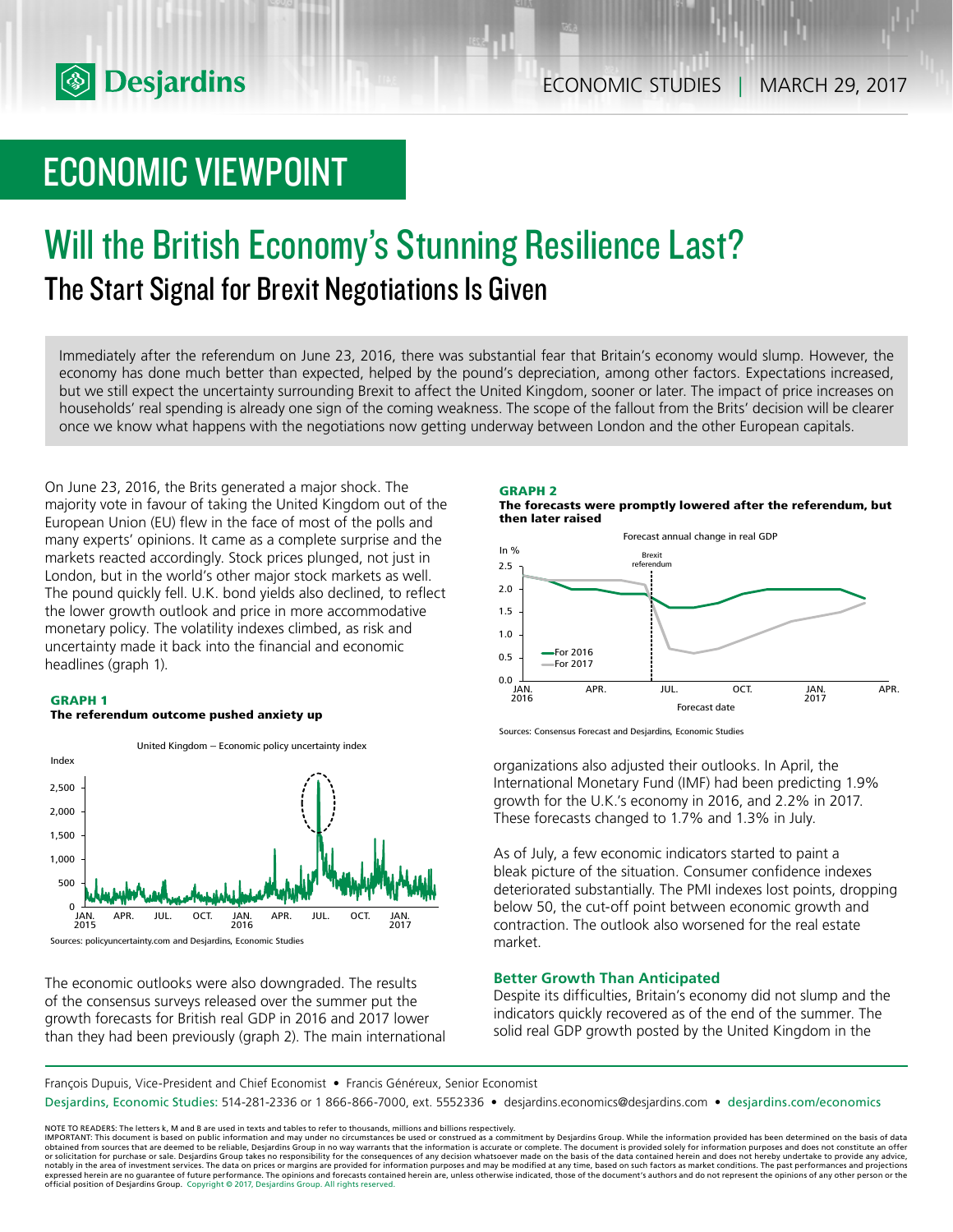second quarter (before the referendum, but published in July) showed that the economy already had good momentum. The business and consumer confidence indexes quickly bounced back (graph 3). The stock market got back to its pre-referendum level.

## **GRAPH 3**

# **Consumer and business confidence rose**

**<b>Desjardins** 



Sources: GfK, Lloyds and Desjardins, Economic Studies

A number of factors lessened the negative effects that were feared. Firstly, it quickly became clear that the Bank of England would try to help the U.K.'s economy cushion the shock. Secondly, while several financial indicators bounced back, the pound remained low (graph 4). This helped exporters regain confidence despite the risks associated with a potential divorce from the rest of Europe (graph 5). The pound's depreciation also seems to have boosted tourism, especially toward year's end (graph 6). Purchases made by travellers jumped after the referendum.

## **Political Breather**

The political situation was also less complicated than expected. Given the results of the June 23 vote, Prime Minister David Cameron was clearly going to lose his job. A fight to the death for the job of leader of the Conservative Party was expected to start, and last several months. However, a few days later, Theresa May was named party leader and Prime Minister. One source of uncertainty was gone. Secondly, the new Conservative government formed by Theresa May quickly signalled it would take its time before officially triggering Article 50 of the Treaty on EU, the article that triggers a country's exit process. This respite allowed economic agents to breathe and better assess the outlook. The fears over Brexit thus shifted from a very short-term factor to a medium-range factor, given that it is expected to take two years from the time formal negotiations begin to achieve the exit.

## **In the End, 2016 Was Fairly Good**

While, at its worst, the consensus forecast was calling for U.K. GDP growth of 1.6%, and the IMF and Organisation for Economic Co-operation and Development (OECD) had lowered

#### **GRAPH 4**

**The pound remained weak after the initial shock**



Sources: Datastream and Desjardins, Economic Studies

# **GRAPH 5 The pound's drop helps exporters**



Sources: Confederation of British Industry and Desjardins, Economic Studies

## **GRAPH 6**

**The pound's depreciation also helped tourism**



Sources: Office for National Statistics and Desjardins, Economic Studies

their projections to 1.7%, for 2016 as a whole, growth was 1.8%. This is better than expected, but also below 2015's 2.2% and 2014's 3.1%. Note that average real GDP growth was stronger in the second half of the year than the first, mainly due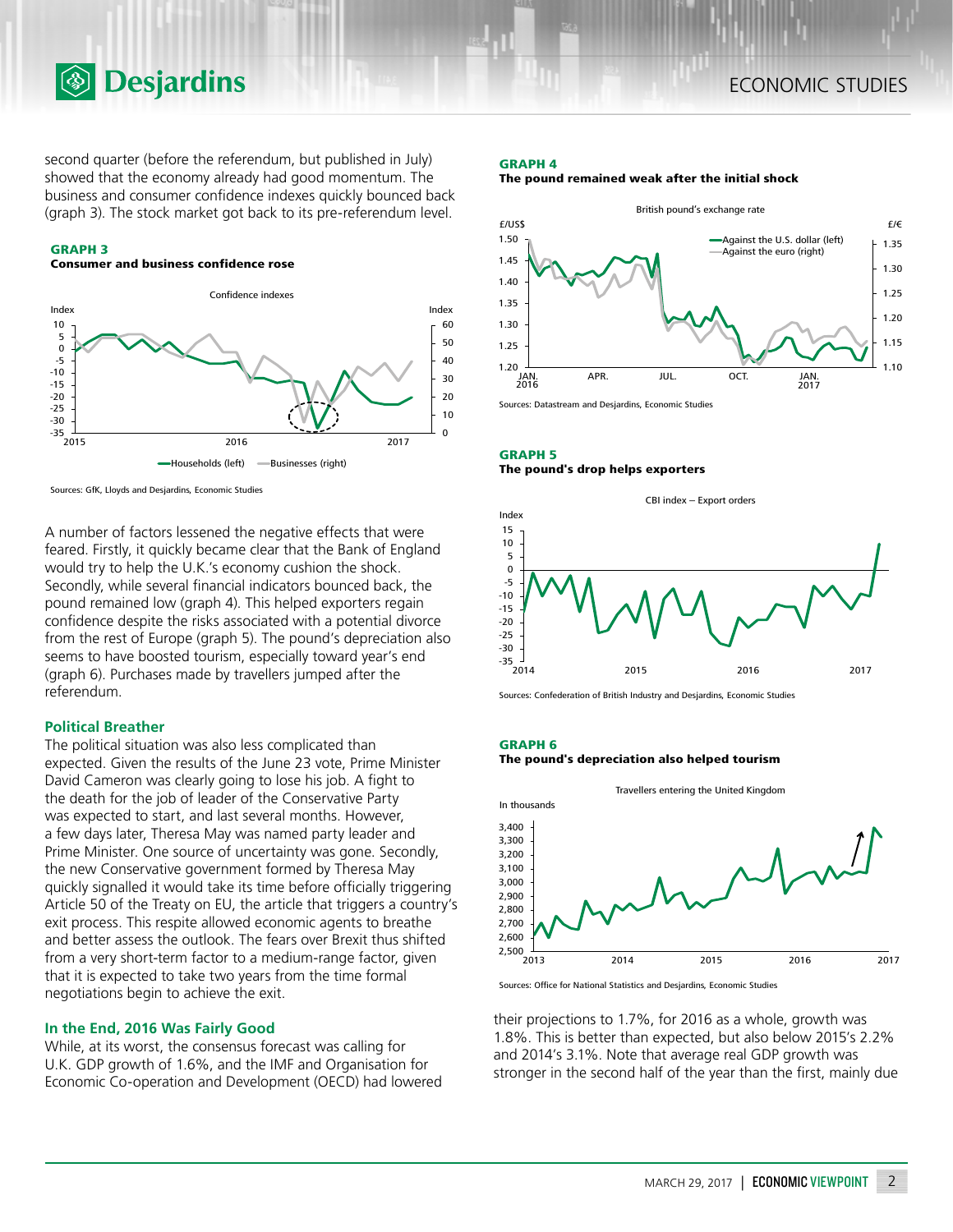

**GRAPH 7 The U.K.'s economy is resilient**



Sources: Office for National Statistics and Desjardins, Economic Studies

to the fourth quarter's strong annualized quarterly 2.9%, the most growth since the fall of 2014 (graph 7).

Throughout the year, real GDP growth primarily came from the solid contribution by consumer spending (graph 8). The annual change in households' real expenditures was 3.0% in 2016, the biggest increase since 2004. In the year's final quarter, net exports also gave growth substantial support, backed by the pound's depreciation (and a surge in tourism) and a general increase in global trade at the end of last year. Note, however,

#### **GRAPH 8**

#### **Consumption was the main factor supporting real GDP growth in 2016**



Sources: Office for National Statistics and Desjardins, Economic Studies

that business investment weakened in 2016 from 2015, going from a strong 6.1% increase to just 1.4%.

The good year-end and the British economy's previous resilience prompted an increase to the forecasts for this year. For 2017, the consensus is now calling for real GDP growth of 1.7% in the United Kingdom compared with the forecast of just 0.6% made last summer.

# **Signs of Weakness**

Although the British economy is showing resilience, it is not completely impervious. We've already seen somewhat anaemic investment. The risk of a steeper slowdown now involves the health of consumption, which is already showing signs of weakness. Consumer confidence already seems to have lost momentum since the post-referendum rebound. In the last few months, growth by real retail sales has slowed sharply, recording three consecutive monthly declines from November to January (graph 9). It rebounded in February, but the trend remains



# **Retail sales declined at the turn of the year**



Sources: Office for National Statistics and Desjardins, Economic Studies

worrisome and, after two months, the carryover for the first quarter is -4.2%.

One reason for the weakness is the increasingly strong surge by prices in the United Kingdom. As in most of the advanced nations, in recent years, and into 2016, consumer prices had been on a downward slope and flirting with deflation. Oil prices certainly had some responsibility for the situation, which several central banks were concerned about. While prices have started to go up again in many places, the situation seems more pronounced in the United Kingdom. The new inflationary pressure is primarily feeding off the pound's depreciation, which is having a direct impact on prices for imported goods (graph 10). A similar situation arose during the Great Recession. In turn, the increase in import prices (year over year, they are up more than 10%) is starting to affect producer and consumer price indexes

## **GRAPH 10 The pound's decline pushed import prices up**



Sources: Bank of England, Office for National Statistics and Desjardins, Economic Studies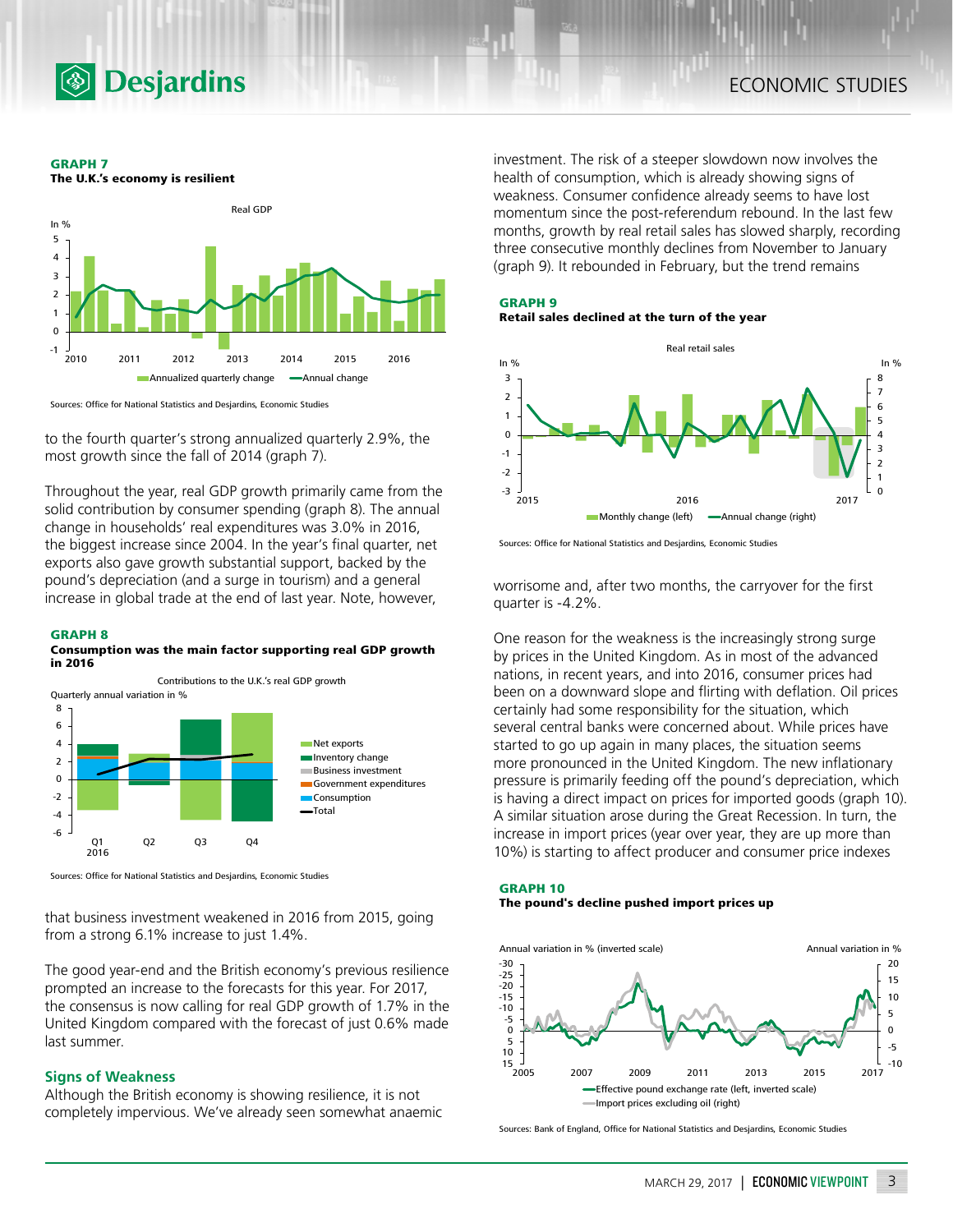

#### **GRAPH 11**

**The rise in import prices is now affecting producer and consumer prices**



Sources: Office for National Statistics and Desjardins, Economic Studies

**Desjardins** 

(graph 11). We are now seeing the strongest inflation in nearly four years.

However, the reflation is not really being echoed in household income. Although the British job market is doing well, wages have been fairly stable for some time (graph 12). Rising prices are therefore increasingly eating into consumers' disposable income. For a while, especially if consumers remain confident, they can deal with that by doing less saving. This is what has been happening in the United Kingdom recently (graph 13). The weakness on the savings side is also being reflected in stronger credit demand, and the pace of consumer lending growth is currently high in the United Kingdom, back to where it was in the early 2000s (graph 14).

## **Threats of Relocation**

We have already mentioned the weakness in business investment. However, the threat Brexit poses to the European operations of businesses located in the United Kingdom could be even more harmful. We do not know what the new trade agreement between the United Kingdom and the EU will be. The status of the European workers located in the United Kingdom is also making it difficult for businesses to manage their human resources. Business people may be patient and wait to learn more before making decisions about the scope of their British operations. However, others are already more worried. London's position as Europe's financial capital is in jeopardy and several major financial institutions have already announced that they may transfer some of their operations, in particular to Frankfurt, Germany or Dublin, Ireland. In manufacturing, auto industry businesses have also raised the possibility of moving operations to the continent.

### **The Future Depends on the Negotiations**

The British government's invocation of Article 50 of the Treaty on EU on March 29, 2017 is the official notice of the U.K.'s decision to leave the EU. This is the starting point for the negotiations, which should take about two years. It is the outcome of the negotiations that will give us an idea of Brexit's actual economic

#### **GRAPH 12**

**Household income is not accelerating**



Sources: Office for National Statistics and Desjardins, Economic Studies

# **GRAPH 13 The savings rate is already dropping**



Sources: Office for National Statistics and Desjardins, Economic Studies

## **GRAPH 14**

### **Consumer credit has accelerated**



Sources: Bank of England and Desjardins, Economic Studies

price tag. We can reasonably assume the negotiations will be arduous, even if the parties gather around the table in a spirit of good will. The EU has already mentioned financial claims: according to Jean‑Claude Juncker, President of the European Commission, the "exit bill" for the United Kingdom will be at least €60B.